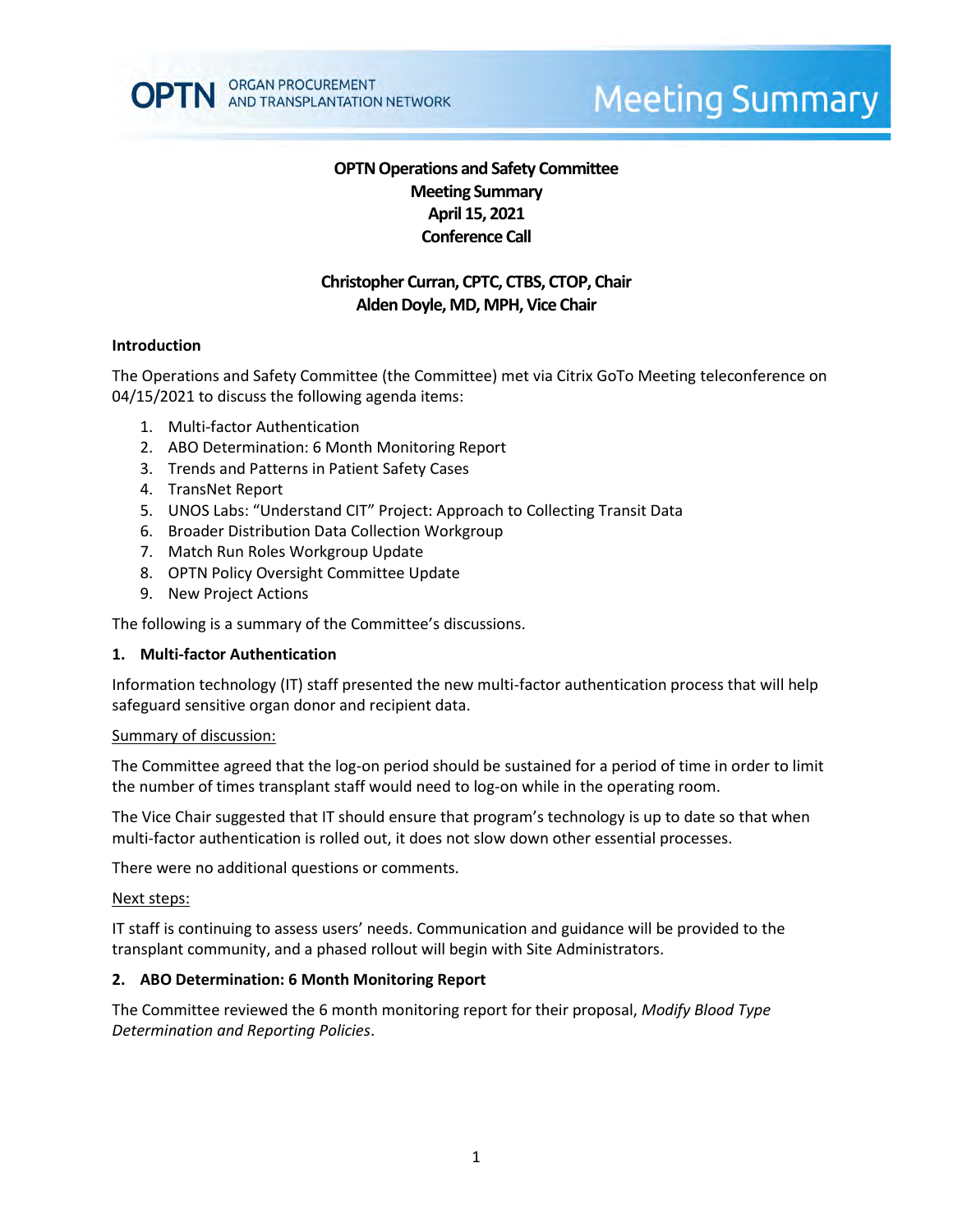## Data summary:

Data showed no statistically significant change in the distribution of deceased donors by ABO type. The largest shift seen in the data was an increase in type O by 1.4%.

Data showed no statistically significant change in the distribution of ABO type for deceased donors with zero transfusions. Type O showed a slight increase in proportions, while all other blood types showed a slight decrease.

Data showed no statistically significant change in the distribution of ABO type for deceased donors with greater than eleven transfusions. There was a slight decrease in proportion of type A donors, while a slight decrease in proportion of type O, type B, and type AB.

Data showed eleven changes to recorded ABO type in the database pre-policy, and ten changes to recorded ABO type in database post-policy. In the recorded events, for both pre- and post-policy eras, ABO type was most often updated to type A.

Overall, there were no statistically significant shifts in any trend from the pre-policy era to post-policy era.

## Summary of discussion:

A member asked for further details on changes to recorded ABO type. Research staff responded that the most frequent change is type O to type A, the second most frequent change is type A to type AB.

The Chair stated that one of the pitfalls of this data is that it does not address incidents where organ procurement organizations (OPOs) enter and validate ABO type, and then cancel and re-add the donor. The Chair stated that Research staff reviewed data related to these types of incidents and that it did not reveal much information. Research staff added that this was an initial review of that data, but they will continue to analyze and provide more context in the next reports.

The Chair stated that the limitations related to knowing the total number of incidents due to OPOs resolving conflicting results, re-entering data, and moving forward with allocation processes. The Chair stated that the Committee could review the patient safety events that are reported as critical in order to gather more detailed information. The Chair added that the Committee could add this situation as a mandatory patient safety event to report.

## **3. Trends and Patterns in Patient Safety Cases**

The Committee reviewed data related to patient safety cases that were reported to the OPTN from January 1, 2017 – December 31, 2020.

## Data summary:

Data showed that patient safety events excluding non-issue cases in 2020 increased to 250, compared to 245 events in 2019. UNOS Research Department accounted for reporting about 12% of patient safety events excluding non-issue cases, compared to 20% in 2019.

Data showed about 50% of patient safety cases reported OPOs as subject type, excluding non-issue cases. This is an increase from the past three years, where OPOs had accounted for about 40% of patient safety cases. Patient safety cases with transplant programs reported as subject type decreased to 46% in 2020, compared to 59% in 2019.

Data showed that over the past four years, transplant programs and other as a reporting type oscillate between the majority for patient safety cases, including non-issue events and reported in error events. In 2020, the majority was transplant programs with around 40% of cases.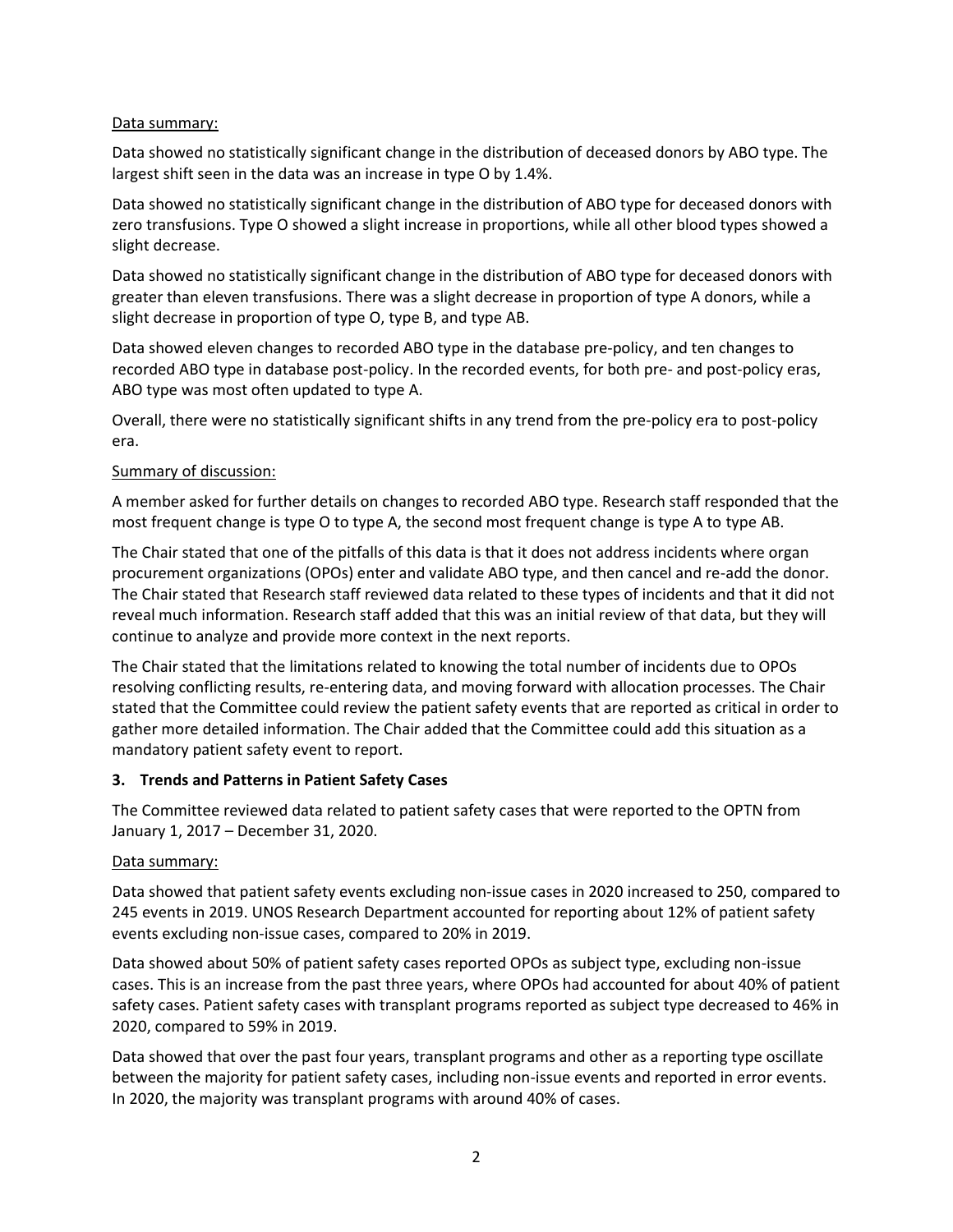The COVID-19 pandemic was declared a national emergency on March 13, 2020. There were eight patient safety events prior to this date in March 2020, and twenty patient safety events post this date in March 2020. In April 2020, the number of patient safety events dropped to six. Beginning in June 2020 (twenty three patient safety events), patient safety events return to numbers as seen prior to the COVID-19 pandemic. Data showed a peak in patient safety events in December 2020 with 30 patient safety events.

Data showed, over the last three and a half years, that non-issue/report error was the most frequently occurring category, followed by communication, transplant program procedure/process, living donor event, data entry, testing, labeling, recovery procedure/process, general concern, organ allocation placement, packaging/shipping, other, transportation. During the first six months of 2020, data showed communication, living donor event, data entry, and recovery procedure/process as the most frequently occurring categories of patient safety events. Of note, the first six months of 2020 experience more recovery procedure/process patient safety events than any of the previous years.

Data showed that recovery process/procedure patient safety events which caused or contributed to discard of organ increased in cases. The first six months of 2020 data showed a total of nine cases, when the average of the previous three years was about four events. Of the nine cases in 2020, eight were classified as injury to organ or vessel.

## Summary of discussion:

The Vice Chair stated that this report shows trends in reporting, not trends in events because it is voluntary. The Vice Chair asked the Committee, while still vastly underreported, if the increase in reporting of "injury to organ or vessels" is due to broader distribution and programs being more comfortable reporting those programs they do not normally work with or an actual increase in reporting. A member responded that they agreed and believed it was a trend in reporting due to broader distribution. Another member also agreed and stated there is potential to work with OPOs as each OPO has some type of medical subcommittee where surgical errors are reported.

A member asked if there can be analysis of which programs are reporting on whom to understand if the report was entered by a program or an OPO not within their donation service area (DSA). Another member suggested reviewing the trends by abdominal versus thoracic organs. Another member asked if there was a way for the Committee to review blinded reports for deeper dives. Research staff responded they will work to see if these queries are available.

The Chair referenced an Association of Organ Procurement Organizations (AOPO) project that reviewed surgical errors reported by OPOs and analyzed the reports by varying categorization (local recovery, who performed recovery) and the subsequent rates of surgical injuries. The Chair asked if it would be helpful for the Committee to review this type of categorization in order to better understand common errors and areas to provide training opportunities to the transplant community to reduce these common errors. The Vice Chair agreed and emphasized that this data should be used to foster a community of improvement not finger pointing.

A member asked if the Committee could compare rates with OPOs who collect this information to see if there are outliers in the data. The Chair suggested the Committee could review the AOPO data to try to make comparisons.

Another member suggested that an automated survey could be sent out to the implanting team and recovery team to help report quality of surgery and report injury and errors. A member suggested that a data element, such as anatomical injury, could be added to the deceased donor registration (DDR) form. Another member stated that it would be critical to also include a data element to capture if an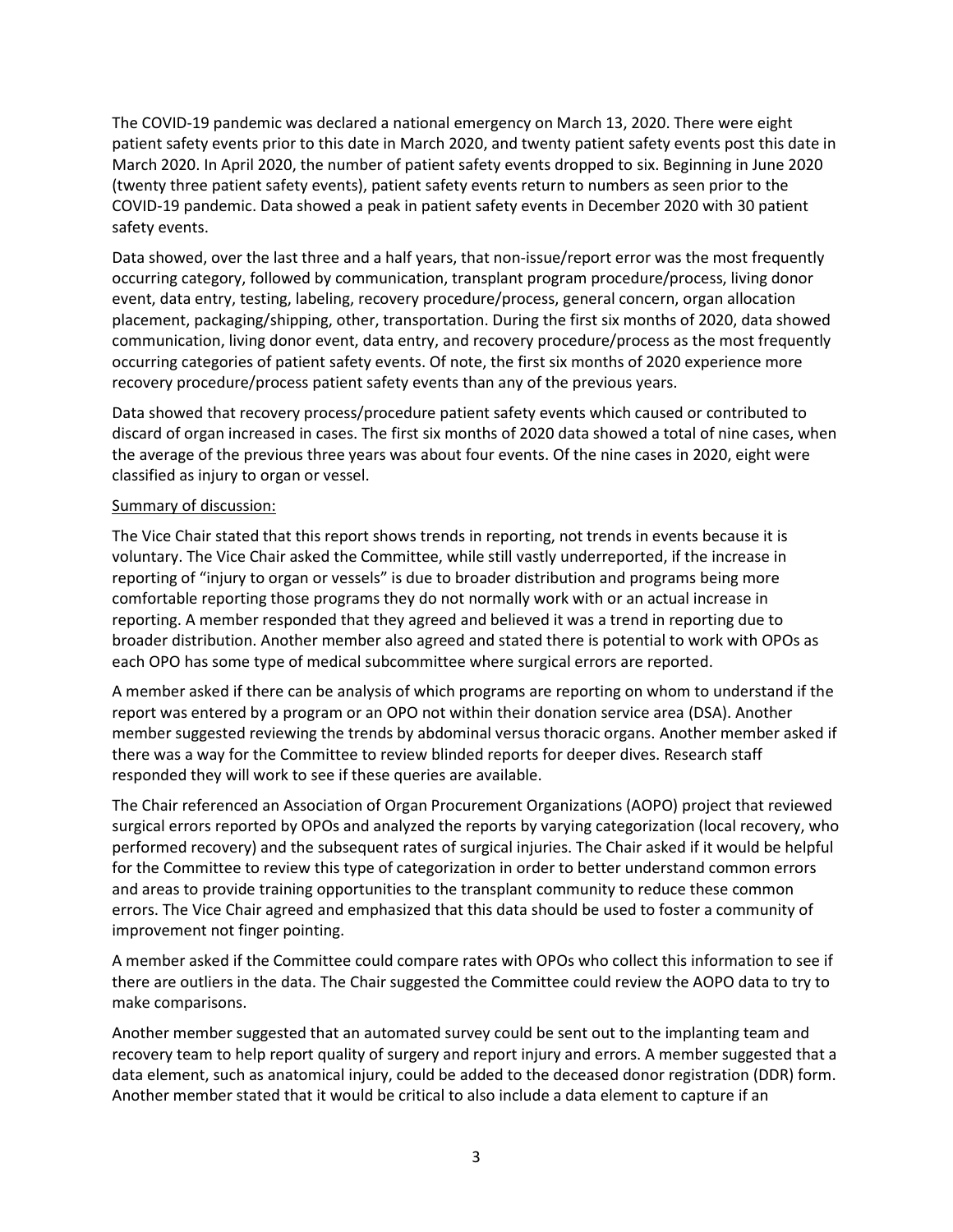anatomical injury led to organ loss. The member explained that broader distribution may lead to an increase in reporting but may not lead to an increase in organ discard due to anatomical injury, because of that it would be important to differentiate types of organ injury to ultimately understand those that lead to organ discard. A member suggested this data element should also be added to the transplant recipient registration (TRR) form to capture data on organs with damage but the transplant programs were able to work around it. Another member suggested data capturing the distinction between unreported organ injury and reported organ injury.

The Vice Chair stated that the goal of the Committee's work is to make transplant procedures safer and to save more lives and more information is needed to work towards that goal. The Committee agreed.

## **4. TransNet Report**

The Committee reviewed trends in TransNet data from January 2019 – January 2021.

## Data summary:

Trends show that most OPOs have 100% of cases created and shipped using TransNet, the other OPOs have about 80% - 90% of cases that are created and shipped using TransNet.

There are no consistent trends among individual OPOs.

Trends show that transplant organs shipped using TransNet remains high, the lowest drop was about 95%.

## Summary of discussion:

The Chair stated that the compliance over time, across the country, is very good.

A member asked if there is information to understand why TransNet was not used in certain cases. Another member responded that generally it is assumed that there was loss of power or connectivity issues if TransNet was not used. The Chair stated that OPTN policy requires OPOs to document reasoning for not using TransNet. The Chair asked if UNOS auditors review this documentation during auditing. Research staff will confirm this.

The member stated that TransNet works really well but there are occasional software issues that result in difficult situations. The member explained if an OPO shares an organ and then the organ needs to be repackaged at a different OPO, but the initial OPO did not close out and upload the donor, then the new OPO cannot repackage. The member stated this incident occurred recently and their OPO had to create a new donor and overrode the data of the host OPO. Members agreed and shared additional experiences with the software issues.

The Chair suggested notifying OPOs if a trend over time is found. The Committee agreed.

# **5. UNOS Labs: "Understand CIT" Project: Approach to Collecting Transit Data**

The Committee reviewed data results from the UNOS Labs CIT pilot. The Committee also discussed the current work of a GPS Pilot Project.

## Summary of discussion:

UNOS partnered with OPOs and a major courier to understand the feasibility of collecting logistics-based data, collect data to identify key components of CIT, and try to develop an algorithm to project CIT. Additionally, the participating OPOs completed a questionnaire. The results, which align with feedback the Committee has received from the community, from the questionnaire are as follows:

OPOs have a lot of data on organ procurement, but little data on transplant event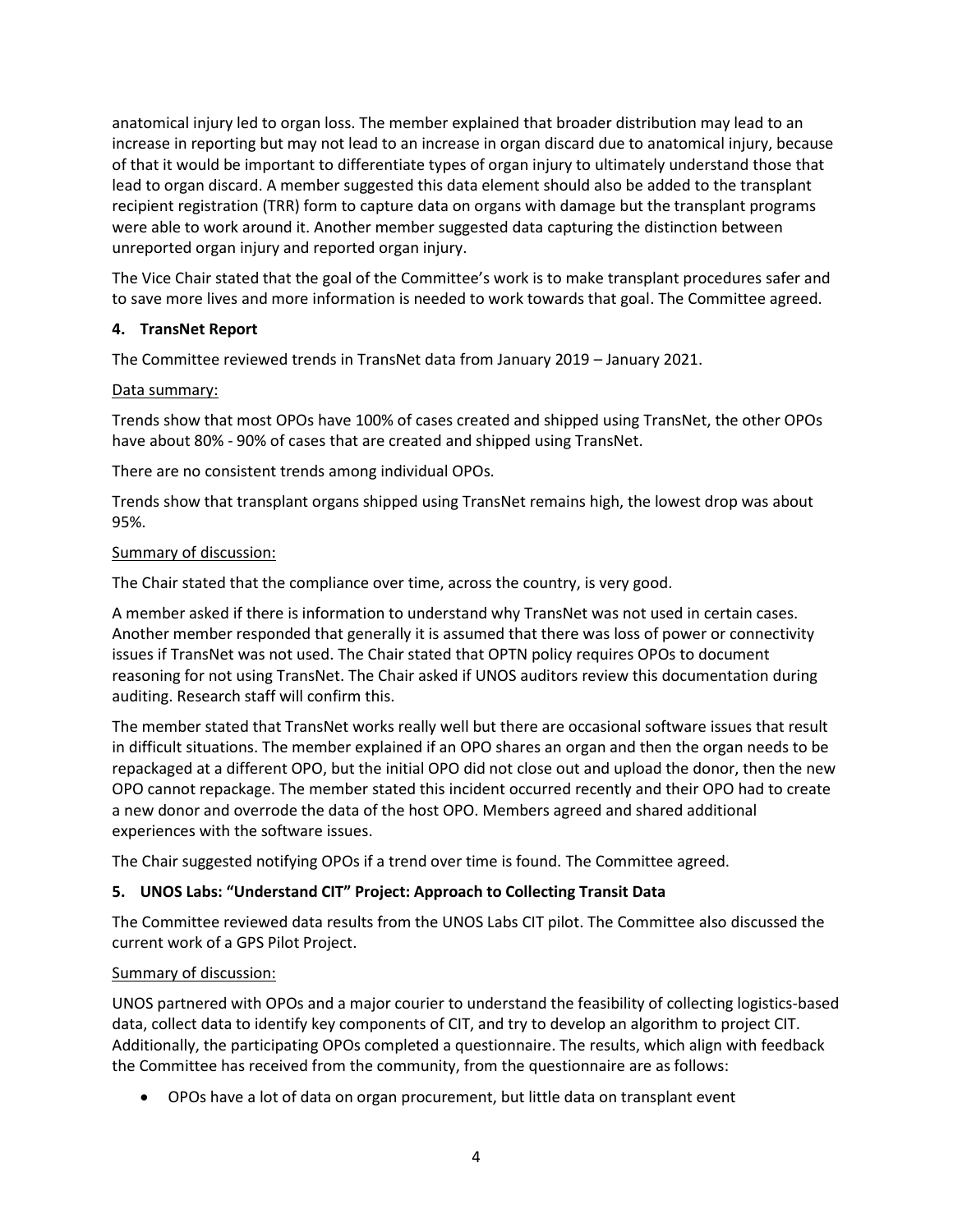- OPOs have little information on organ transit, but transportation partners are able to fill in the gaps
- None of the OPOs collected any of the 10 transportation-related variables mentioned

The project found that transit/transport time has no clear definition. The project found that emerging services, such as GPS trackers, enable transit time to be collected systematically with no additional data burden. Additionally, the project found that total CIT as a data collection element is often unreliable, and transplant time instead of transplant date would be better to collect in order to have a more accurate calculation of CIT. The project concluded that transit time as defined as courier pickup and delivery is a poor reflection of total CIT.

Based on the Global Positioning System (GPS) Pilot Project, and considering the Committee's Broader Distribution Data Collection project, the Committee discussed the potential for pushing for universal adoption of GPS trackers on all organs.

The Chair of the Broader Distribution Data Collection Workgroup stated that requiring GPS tracking would capture the needed data that is being discussed within the Workgroup. The Workgroup has been cognizant of data burden, and GPS tracking would take the burden off transplant community members, while allowing for important data to be tracked and analyzed.

# **6. Broader Distribution Data Collection Workgroup**

The Committee received an update on the work of the Broader Distribution Data Collection Workgroup (the Workgroup).

# Summary of discussion:

The Committee reviewed the Workgroup's discussions on data definitions.

# *Total Cold Ischemia Time Left Kidney/Right Kidney/EnBloc*

- A member stated that first anastomosis is not collected by the OPTN, but their programs collects it so it could be easily queried from an electronic medical record.
- The Chair stated that there might be variation in cold ischemic time data due to programs manually calculating cold ischemic time as well as time zone differences.
- The Workgroup Chair stated that a data definition change would not help address variations in cold ischemic time. The Workgroup Chair suggested collecting anastomosis time as it would lend to better data. The Workgroup Chair explained that anastomosis minus cross clamp time would capture an accurate cold ischemic time. The Chair stated that the Workgroup might need to review the data definitions in order to make clear delineations between warm ischemic and cold ischemic times.

# *Lung(s) perfused prior to transplant*

• The Chair suggested the Workgroup discuss how to account for the various steps of an organ's transport, as some lungs are perfused multiple times due to different sites it travels to.

# *Kidney(s) received on:*

 Staff clarified that "N/A" is not an option. Staff explained there is a discrepancy between the Transplant Recipient Registration (TRR) form and Help Documentation, and they will work to fix this discrepancy of "N/A" appearing.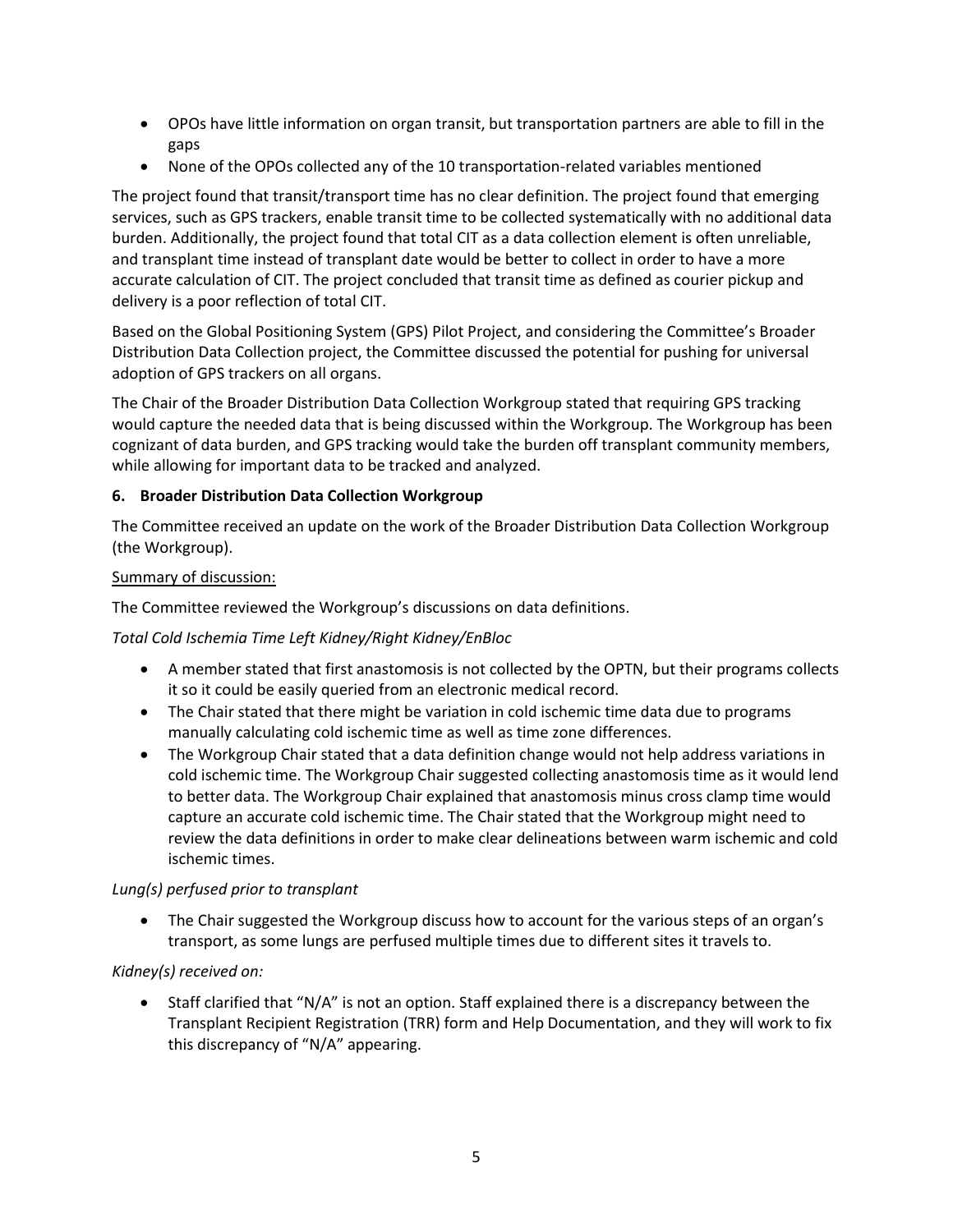## *Left/Right Kidney Final resistance at transplant*

 The Chair stated that renal resistance does not take into account kidney size. The Chair stated that pressure and flow data points are more relevant. The Workgroup Chair stated that pump parameters would not change due to broader distribution. The Workgroup Chair added that broader distribution may be considered when deciding whether to take an organ from a greater distance and the quality shown given the pump parameters (i.e. transplant program willing to take an organ from a further distance, therefore increasing cold ischemic time, based on the pump parameters). The Chair confirmed and stated that broader distribution could change decision making around what kidneys to pump and what kidneys not to pump.

## *Kidney Pump Values: Time/Flow/Pressure/Resistance*

- The Committee discussed what time frame is the best to capture. The Chair stated that there is variability in this data depending on who performs the pumping. The Chair suggested clarifying "final" as "host OPO final pump numbers". The Chair of the Workgroup agreed and added that transplant programs will be using host OPO pump numbers for decision making.
- A member asked whether the workgroup addressing late turn downs has the capability to report organs that are turned down for pump parameters. The Chair suggested to provide the following feedback to the Data Advisory Committee (DAC) Refusal Codes and Late Turndowns Workgroup, expand on refusal code 835: Organ Preservation. The Committee agreed and stated that if the DAC Workgroup is unable to address this then the Workgroup could add a decline reason under final organ disposition for pump parameters.
- The Committee expressed concern over collecting initial, and low/peak data points. The Committee explained that the initial time an organ spends on the pump is not reflective of the organ's function. The Vice Chair suggested capturing the averages for each pump parameter. The Chair stated that their OPO uses two hours on the pump as a point where the organ has reached an equilibrium.

## *Transportation Mode*

- The Committee agreed this is an important data element to collect.
- The Committee discussed collecting primary mode of transportation mode or most complex transportation mode.
- A member suggested this data element should wait to be included until the Committee knows what is available via GPS tracker. The Committee agreed.
- A member stated that there are instances where there is transport before the OPO hands off to a transplant program. The member explained that an OPO may fly an organ back from Alaska to their core OPO area, then travel by car to a local center. The member stated this is hard to distinguish which mode is primary.

## *Transport time*

 The Chair suggested defining transport time as when the organ leaves the possession of the OPO. The Committee suggested receiving feedback from the Policy Oversight Committee regarding this data element with considerations to the GPS Tracking Pilot

## **7. Match Run Roles Workgroup Update**

The Committee received an update on the progress of the Match Run Rules Workgroup. There were no questions or comments.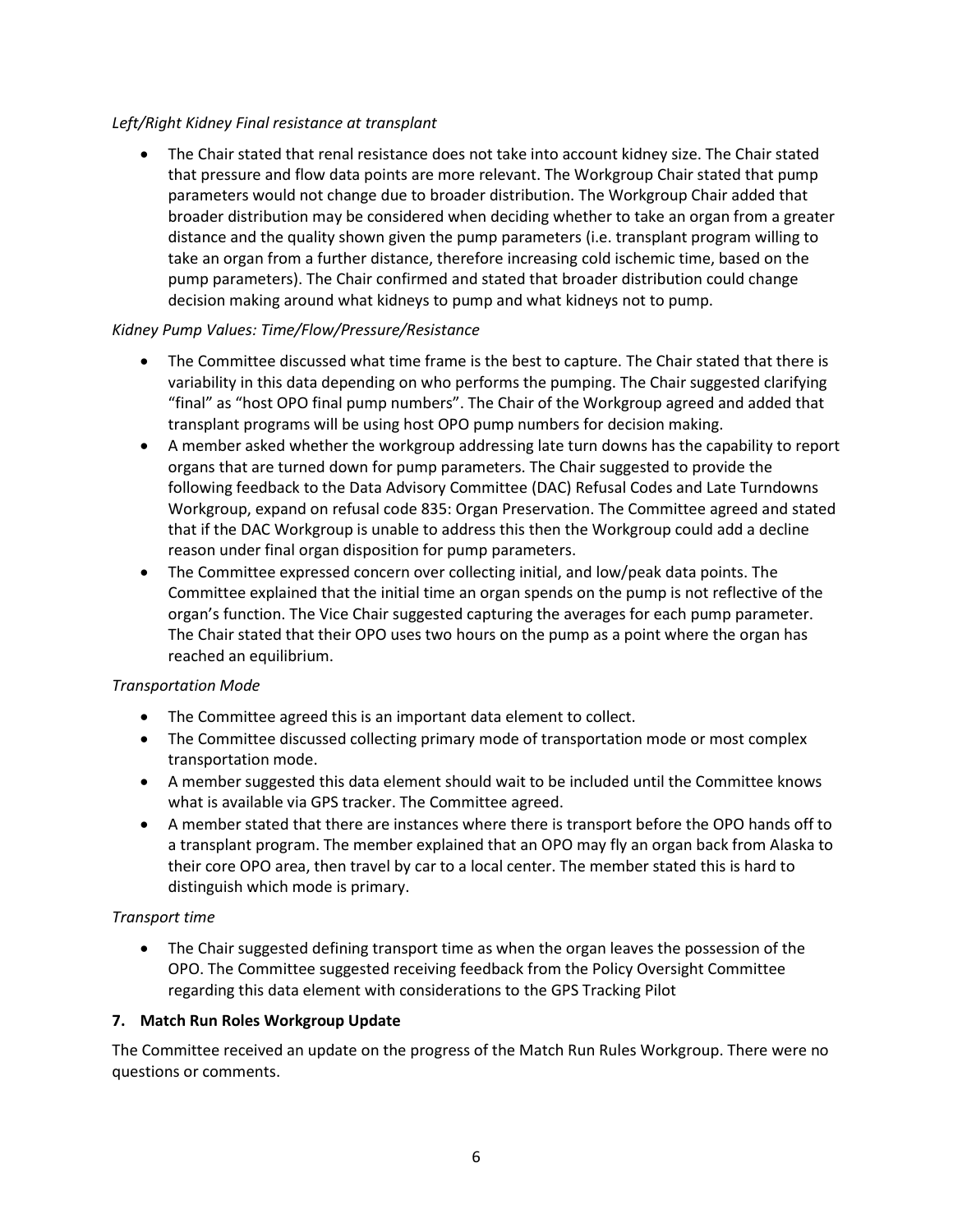## **8. OPTN Policy Oversight Committee Update**

The Vice Chair presented an update on the work of the Policy Oversight Committee (POC). There were no questions or comments.

## **9. New Project Actions**

The Committee discussed moving forward on potential projects.

## Summary of discussion:

## *Organ Preservation Failures*

The Committee discussed restarting their project regarding frozen organs. Members expressed interest in starting work back up on this project.

The Chair suggested that the Committee could work to provide education to the transplant community. A member stated that the Workgroup had difficulty pinpointing the underlying issues of frozen organs, therefore making it difficult to determine best practices for education.

A member stated that this is an important topic, but during the Workgroup discussions they had difficulty in how to address the issue because of the absence of data. The member stated that the work regarding this project may be limited unless these issues are part of mandatory reporting.

The Chair stated the scope of this project may be preservation failures, not frozen organs.

The Committee expressed interest in proposing this as a mandatory data reporting event.

There were no additional questions or comments. The meeting was adjourned.

## **Upcoming Meetings**

- May 27, 2021 (teleconference)
- June 25, 2021 (teleconference)